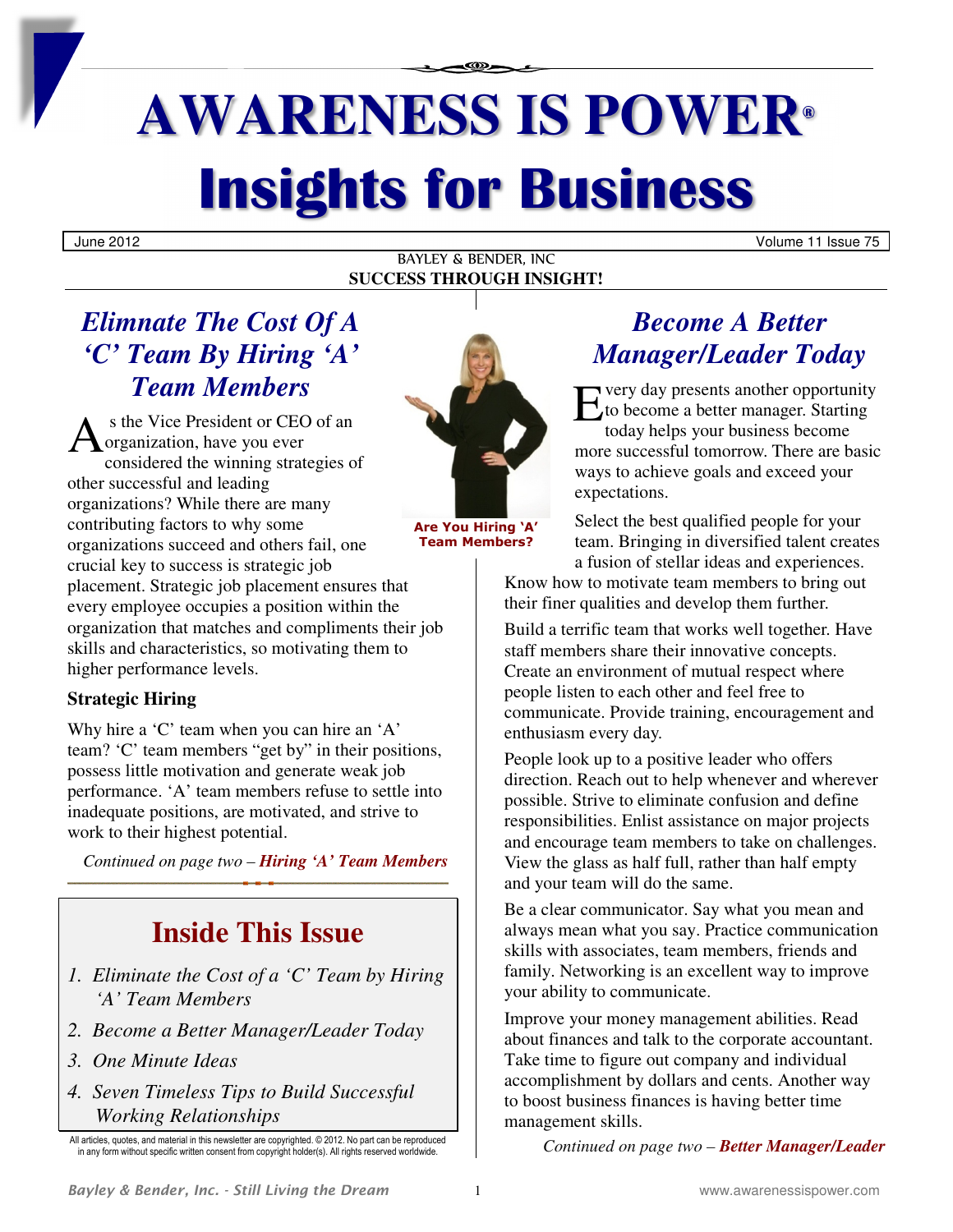#### *Continued from page one – Hiring 'A' Team Members*

When interviewing candidates for an open position, the only candidates you should be contacting for a second interview are those that have demonstrated superior performance skills. Refer to the twentythree job skills that are universally

recognized, and only hire employees with skills matching the position.

Each job position is unique, and the same is true for every employee. An employee that is motivated by giving back to others and contributing to society is best suited in a position that allows them to make a positive contribution, in conjunction with earning a profit for the organization.

Personal accountability, accountability for others, and self-management skills are all possessed by superior performers. 'C' team employees that run into a problem on the job expect, and wait, for someone else to fix the problem. The inability to self-manage and problem solve costs organizations needless amounts of time and money.

An 'A' team member has the ability to identify and rectify a problem before it gets out of hand, without being instructed to do so. If the employee cannot rectify the problem, they make sure it's brought to a supervisor's attention in a timely manner. Hiring an 'A' team member is an effective way to train for and fill managerial positions of the future, due to their leadership qualities.

#### **Benefits of Strategic Hiring**

**Turnover Expense Reduction:** High employee turnover rates affect organizations both in terms of finance and in terms of motivation. 'C' team members lack a sense of professional happiness and are more likely to frequently change jobs than an 'A' team member.

**High Performer Retention:** High performers are happier in their positions and motivated to contribute to the organization. They are more likely to stay within the organization and systematically work their way up into higher positions with more responsibility.

**Preparation of Key Leaders:** Leaders possess the skills to motivate, teach, and listen to other high performers.

**Focus:** Organizations that succeed build upon and maintain strategic planning. 'A' team members achieve the goals set before them, keeping them focused on achieving the long-term goals in the organization's strategic plan.

**Setting the Standard for High Performance:** An organization comprised of 'A' team members set the standard for new employees, motivating them to meet and sustain levels of high performance.

#### **Lasting Effects**



Using strategic hiring and job matching allows employers to get to know employees in more depth, including areas where the employee excels, and areas where they are lacking in skills. As the employee develops and progresses

through the organization, their job skills and characteristics are reassessed to implement relevant training and redefine job role and responsibilities.

Employing high performance employees attracts other high performers because they are happy within the organization and are not afraid to share this information with others. Strategic hiring leads to engaged and productive employees who feel valued and will benefit the organization throughout the time spent with the company. Job matching is the key strategy to being a successful and leading organization.

~ Written for us by our associate Gary Sorrell, Sorrell Associates, LLC. Copyright protected. All rights reserved.

#### *Continued from page one – Better Manager/Leader*

Time is money, so manage it wisely. Make employees accountable for their time, so they realize the importance of productivity.

Continually strive to do better and be a good example to staff members. Improve yourself; know your weak points and work to improve them. Find ways to learn more and fearlessly take on additional responsibilities.

Recognize the relevancy of taking a break to recharge your energy levels. Management is stressful and gets overwhelming. Everyone needs to take time out to get a fresh perspective.

The best managers always behave in an ethical manner. Never succumb to temptation. Refuse to engage in scandalous behavior and your staff will do the same.

Finally, have self-awareness and empathy for others. Maintain an optimistic attitude no matter what happens personally or professionally.  $\blacklozenge$ 

~ Written for us by our associate Gary Sorrell, Sorrell Associates, LLC. Copyright protected. All rights reserved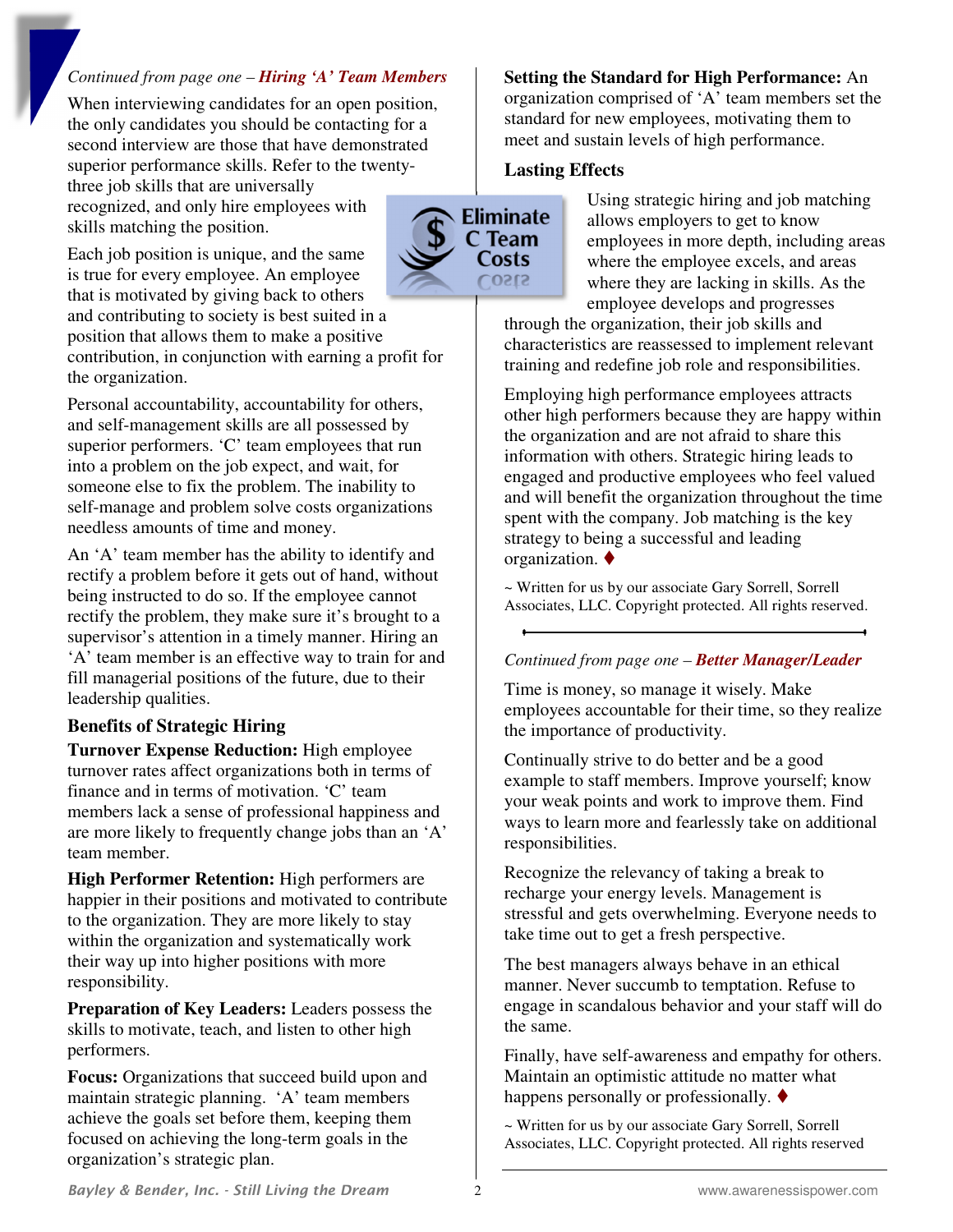## *Influence Your Customers*

nce you have used the skills of positive thinking in your life to overcome a situation, you will be rewarded with feelings of satisfaction and achievement. You will feel satisfied with yourself and the situation due to the pride that comes from a job well done. The feelings of achievement will come from your knowledge that you personally were responsible for believing in and O

working toward the final outcome.

The external benefits that come from adopting a manner of positive thinking are more positive relationships, higher trust levels from your customers, increased sales, increased success, higher employee output, quicker conflict resolution and increased opportunities.



These external benefits are, in part, due to the internal traits you now possess. For example, your

new positive thinking skills will help you believe in and strengthen your personal relationships. When you feel good about something, those feelings rub off on those around you causing them to also feel good about the situation at hand. When others are influenced to feel good around you, they subconsciously seek your company.

Positive thinking can also enhance your personal relationships because it causes you to feel better about yourself. The more you like yourself and the better you feel about yourself, the more comfortable you are being with someone and being admired by them. By thinking positively about yourself, you open your life up to closer, more rewarding relationships.

Your new skills can also help you win the trust of your customers even though your contact with them is initially limited to the sales letter that they read on your web site, or the content that fills each page. While every web site features some sort of "sales letter" on the home page, it's a fact of business that some of these letters are wildly successful while others fall dismally short of reaching their goal. The biggest problem with these unsuccessful sales letters isn't usually their content, but rather, the way that content is delivered.

Once you learn how to use these positive words to influence your customers, you can write web copy, sales letters and email messages that inspire your customers to buy. Simply put, trust can be inspired through the written word, and that trust can turn shoppers into buyers.  $\blacklozenge$ 

~ Written for us by our associate Gary Sorrell, Sorrell Associates, LLC. Copyright protected. All rights reserved.

## *Contribute in Meetings*

Do some of your employees contribute more at staff meetings, while quieter members hold back?



To achieve more balance, inform staffers in advance that you'll be directing specific questions to them.

Once you've given quieter employees fair warning, call on them.  $\blacklozenge$ 



## **Business Thoughts**

What's a benefit – beyond building a better brand image – that occurs in an organization where accountability is present: an increase in profit and productivity.

Planning for the future means not only knowing who is in line to take on leadership but also who will be able to fill the roles of knowledgeable and skilled employees.

Having strong personal accountability can often indicate other strong skills in the areas of management, leadership, decision making, goal orientation, persuasion, negotiation and conflict management.

**SILENCE –** Mentally count how many times you remain silent in your next conversation with an employee or coworker. If you note only a few, you may need to give others more chances to offer their ideas, to ask questions, and to show they understand what you've said.

"Economic depression cannot be cured by legislative action or executive pronouncement. Economic wounds must be healed by the action of the cells of the economic body - the producers and consumers

themselves." ~ Herbert Hoover

View my profile on Linked in



Don't miss next month's issue. Subscribe now! AWARENESS IS POWER®  *Insights for Business*  2024 Powder Mill Rd

 Silver Spring, MD 20903 Tel: 301-439-8317

E-mail: aip@awarenessispower.com

Visit Our Web Site at: www.awarenessispower.com

12 Issues For Only \$97